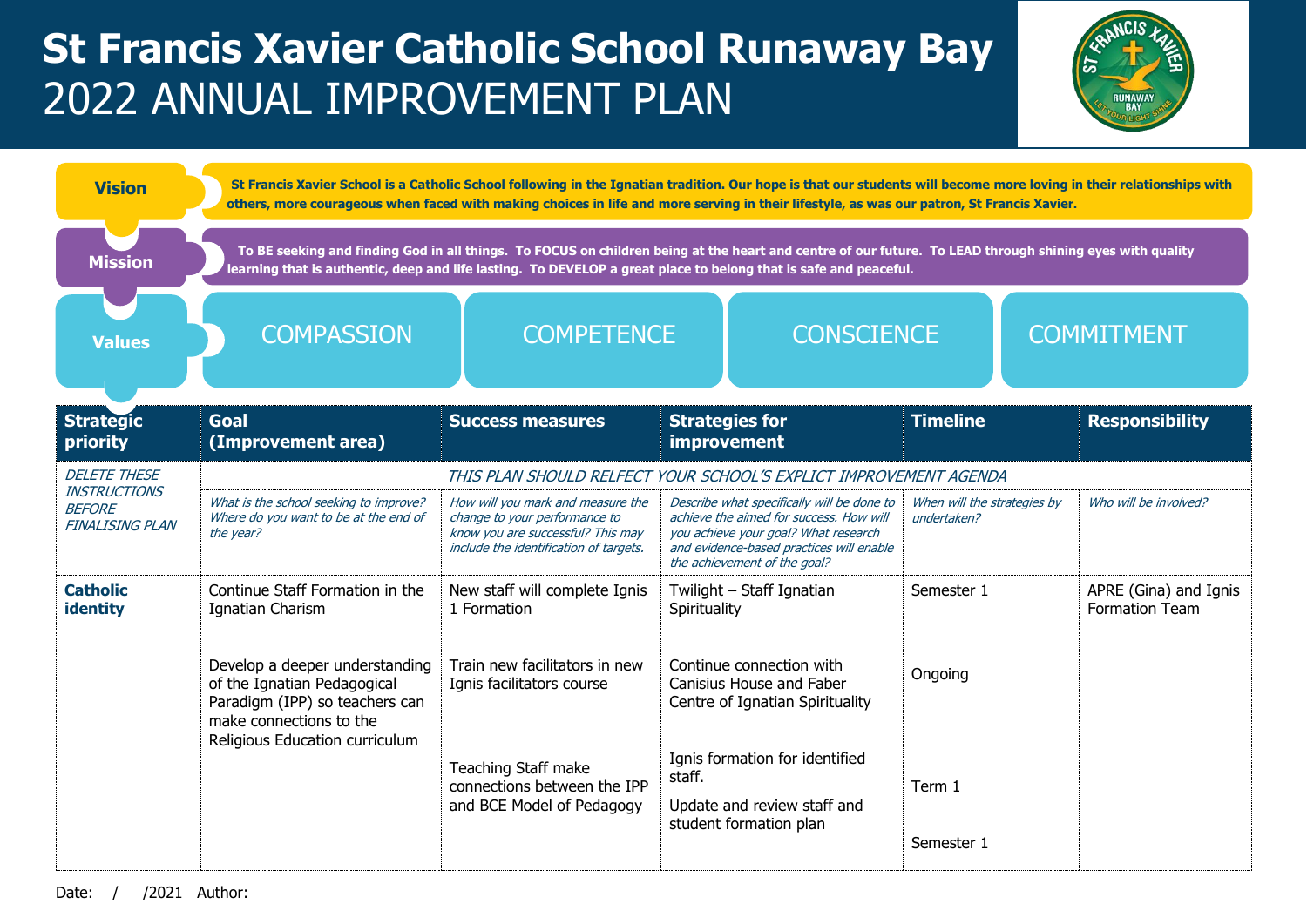## **Heading** SUBHEADING

|                                 | Staff utilise effective modes of<br>Assessment in the learning and<br>teaching of RE                                                                   |                                                                                                                                                                                                           | Teaching Staff have a PD in the<br>IPP<br>Use language of IPP in planning<br>review<br>Staff PD in Assessment in RE<br>Curriculum                                                                                                                                                                                   | Term 1                                                                                   | APRE and EORE lead<br>teaching staff                           |
|---------------------------------|--------------------------------------------------------------------------------------------------------------------------------------------------------|-----------------------------------------------------------------------------------------------------------------------------------------------------------------------------------------------------------|---------------------------------------------------------------------------------------------------------------------------------------------------------------------------------------------------------------------------------------------------------------------------------------------------------------------|------------------------------------------------------------------------------------------|----------------------------------------------------------------|
| <b>Learning and</b><br>teaching | Consistent explicit teaching that<br>is responsive to students and<br>enhances student learning<br>outcomes in the form of a<br>school based pedagogy. | Student data in English<br>shows improved outcomes in<br>monitoring tools (what does<br>it look like)<br>Development of St Francis<br>Xavier's model of pedagogy                                          | Document SFX way of<br>Proceeding<br>Review and update monitoring<br>schedule                                                                                                                                                                                                                                       | Published by end of<br>Year<br>Term 1                                                    | Leadership Team<br>PLL<br>ST:IE's<br><b>Classroom Teachers</b> |
|                                 | Develop and document<br>consistent pedagogical practices<br>to embed in authentic learning<br>in English and Math                                      | Planning includes a range of<br>assessment types<br>Completed and Compliant<br>Planning is uploaded to the<br>portal.<br>Review meeting see evidence<br>of a range of evidenced<br>based assessment types | Develop a range of assessment<br>strategies for use in monitoring<br>student outcomes.<br>Teachers review own planning<br>for compliance and bring to<br>termly review meeting<br>Explicit instruction practices<br>using the Waterfall framework<br>across all learning areas<br>highlighted in staff and planning | By end of Week 3 each<br>Term<br>Termly (Week 5)<br>See in review and<br>Walks and Talks |                                                                |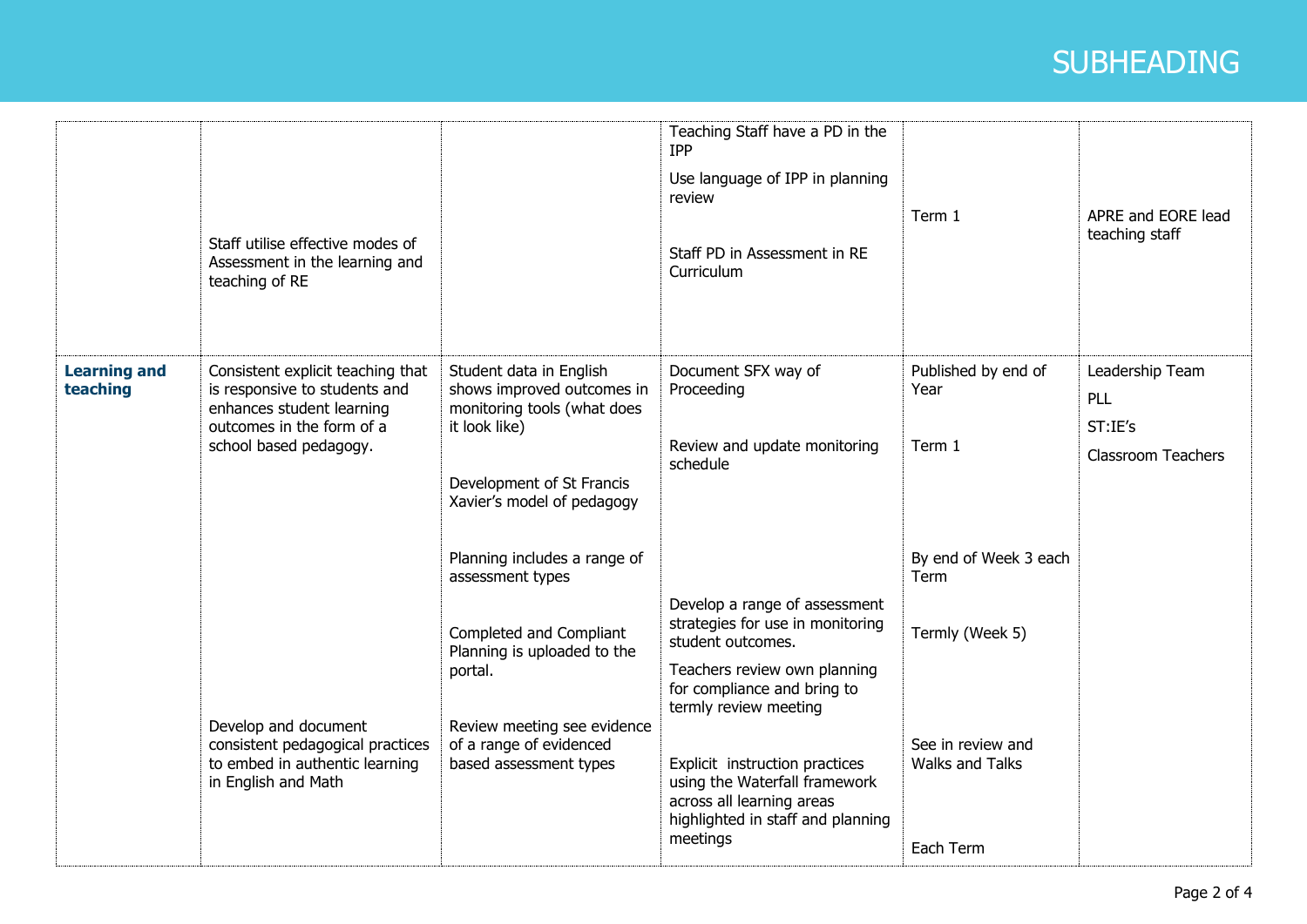## **Heading** SUBHEADING

|                                          |                                                                                                                            | See embedded in English<br><b>Blocks</b><br>Evidence of explicit<br>instruction practices<br>(Waterfall framework) in<br>planning and Walks and<br><b>Talks</b><br>Use of H.I.T.S. in all subject<br>area | L and T team lead teachers on a<br>Learning sprint in the HITS $-$ to<br>inform SFX ways of proceeding<br>Scheduled of Staff meetings to<br>include<br>This order:<br>PD/ Admin / Curriculum /PLC /                                                                                                                                                                            | Four weekly cycle on<br>staff meeting schedule                                                                         |                                                                |
|------------------------------------------|----------------------------------------------------------------------------------------------------------------------------|-----------------------------------------------------------------------------------------------------------------------------------------------------------------------------------------------------------|--------------------------------------------------------------------------------------------------------------------------------------------------------------------------------------------------------------------------------------------------------------------------------------------------------------------------------------------------------------------------------|------------------------------------------------------------------------------------------------------------------------|----------------------------------------------------------------|
| <b>Wellbeing</b>                         | To have consistent PB4L<br>practices to enable students to<br>feel safe, engaged and have a<br>genuine sense of belonging. | Improvement in student<br>engagement in learning<br>Staff consistency in use of<br>PB4L processes                                                                                                         | Review Engage data to identify<br>patterns of behaviour to be<br>responsive to the data during<br>Admin staff meetings.<br>Revisit and refine PB4L flow<br>chart.<br><b>Effective Classroom Practices</b><br>Professional Learning (BCE)<br>PB4L Committee meetings<br>review and respond to<br>behaviour data patterns to<br>facilitate improvement in<br>positive behaviour. | Each Term<br>Term 1<br>? Staff meeting or<br>twilight<br>Ongoing throughout<br>the term $-$ fortnightly<br>if required | Leadership Team<br>PB4L Committee<br><b>Classroom Teachers</b> |
| <b>Diversity and</b><br><b>inclusion</b> | A school community that<br>embraces and celebrates the                                                                     | Complete and publish school<br>RAP and seek endorsement<br>from BCE EO Aboriginal and                                                                                                                     | Enact the deliverables of the<br>RAP to build an inclusive<br>community.                                                                                                                                                                                                                                                                                                       | Completed by the end<br>of Term 1                                                                                      | <b>APRE</b><br><b>RAP Team</b>                                 |